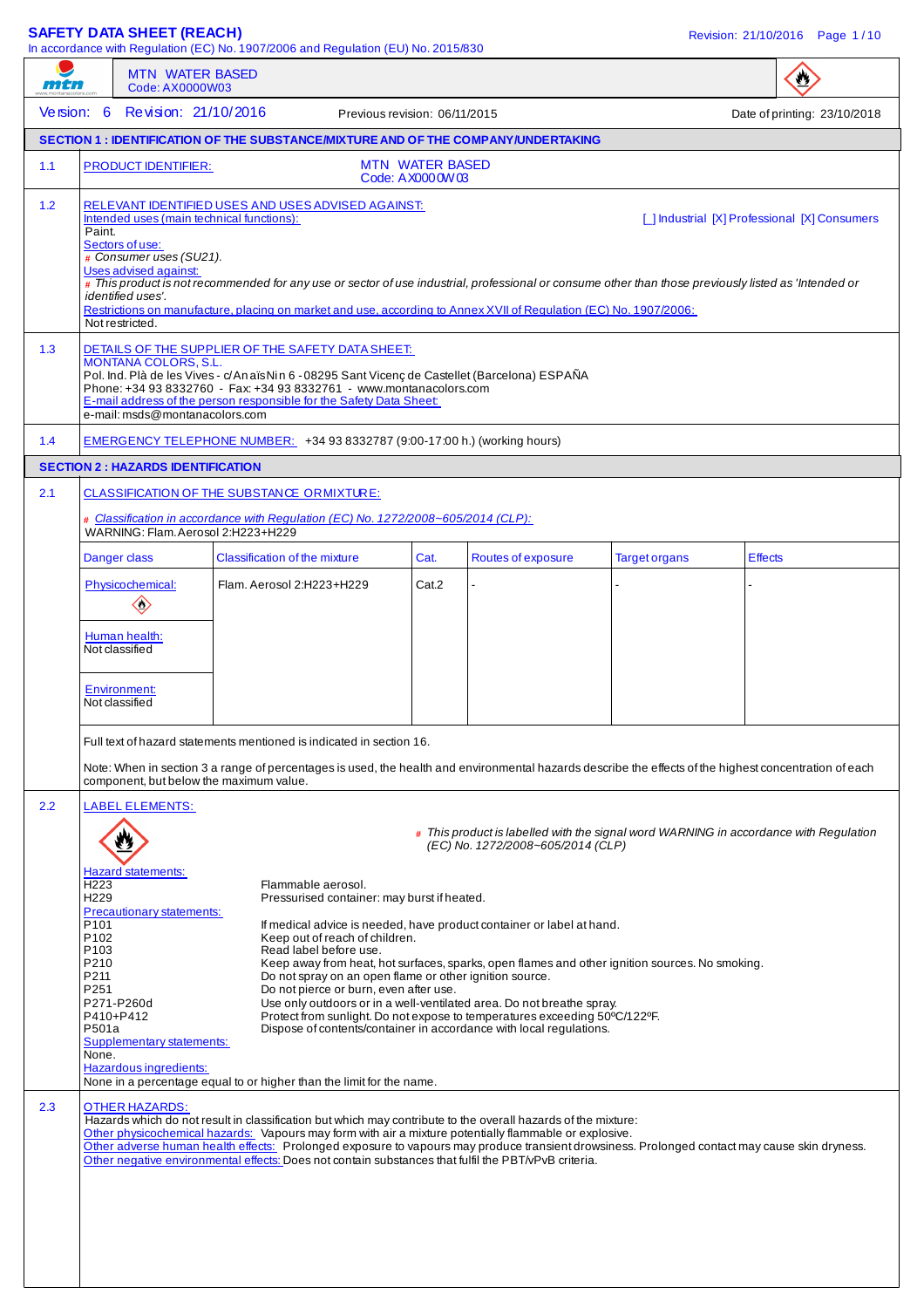#### **SAFETY DATA SHEET (REACH)** Revision: 21/10/2016 Page 2 / 10

| mtn |                                                                                                                                    | <b>MTN WATER BASED</b><br>Code: AX0000W03                                                                                                                                                                                                                              |                                                                                                                                                                                                 | $\mathbf{C}$                                              |
|-----|------------------------------------------------------------------------------------------------------------------------------------|------------------------------------------------------------------------------------------------------------------------------------------------------------------------------------------------------------------------------------------------------------------------|-------------------------------------------------------------------------------------------------------------------------------------------------------------------------------------------------|-----------------------------------------------------------|
|     |                                                                                                                                    | <b>SECTION 3 : COMPOSITION/INFORMATION ON INGREDIENTS</b>                                                                                                                                                                                                              |                                                                                                                                                                                                 |                                                           |
| 3.1 | <b>SUBSTANCES:</b><br>Not applicable (mixture).                                                                                    |                                                                                                                                                                                                                                                                        |                                                                                                                                                                                                 |                                                           |
| 3.2 | <b>MIXTURES:</b><br>This product is a mixture.<br><b>Chemical description:</b><br>Dimethyl ether.<br><b>HAZARDOUS INGREDIENTS:</b> | Substances taking part in a percentage higher than the exemption limit:                                                                                                                                                                                                |                                                                                                                                                                                                 |                                                           |
|     | $30 < 40 \%$<br>$\langle \!\! \rangle$                                                                                             | Dimethyl ether<br>CAS: 115-10-6, EC: 204-065-8<br>CLP: Danger: Flam. Gas 1:H220   Press. Gas:H280                                                                                                                                                                      | REACH: 01-2119472128-37                                                                                                                                                                         | Index No. 603-019-00-8<br>$<$ REACH                       |
|     | $20 < 25 \%$<br>◇◇                                                                                                                 | Ethyl alcohol<br>CAS: 64-17-5, EC: 200-578-6<br>CLP: Danger: Flam. Liq. 2:H225   Eye Irrit. 2:H319                                                                                                                                                                     | REACH: 01-2119457610-43                                                                                                                                                                         | Index No. 603-002-00-5<br>$<$ REACH                       |
|     | $1 < 2\%$<br><b>③〈'〉</b>                                                                                                           | <b>Isopropyl alcohol</b><br>CAS: 67-63-0, EC: 200-661-7<br>CLP: Danger: Flam. Lig. 2:H225   Eye Irrit. 2:H319   STOT SE (narcosis) 3:H336                                                                                                                              | REACH: 01-2119457558-25                                                                                                                                                                         | Index No. 603-117-00-0<br><reach atp01<="" td=""></reach> |
|     | Impurities:                                                                                                                        | Does not contain other components or impurities which will influence the classification of the product.                                                                                                                                                                |                                                                                                                                                                                                 |                                                           |
|     | Stabilizers:<br>None<br>Reference to other sections:                                                                               |                                                                                                                                                                                                                                                                        |                                                                                                                                                                                                 |                                                           |
|     |                                                                                                                                    | For more information, see sections 8, 11, 12 and 16.<br>SUBSTANCES OF VERY HIGH CONCERN (SVHC):                                                                                                                                                                        |                                                                                                                                                                                                 |                                                           |
|     | None<br>None                                                                                                                       | List updated by ECHA on 27/06/2018.<br>Substances SVHC subject to authorisation, included in Annex XIV of Regulation (EC) no. 1907/2006:<br>Substances SVHC candidate to be included in Annex XIV of Regulation (EC) no. 1907/2006:                                    |                                                                                                                                                                                                 |                                                           |
|     |                                                                                                                                    | PERSISTENT, BIOACCUMULABLE AND TOXIC PBT, OR VERY PERSISTENT AND VERY BIOACCUMULABLE VPVB SUBSTANCES:<br>Does not contain substances that fulfil the PBT/vPvB criteria.                                                                                                |                                                                                                                                                                                                 |                                                           |
|     | <b>SECTION 4 : FIRST AID MEASURES</b>                                                                                              |                                                                                                                                                                                                                                                                        |                                                                                                                                                                                                 |                                                           |
| 4.1 | <b>Contract Contract Contract</b>                                                                                                  | DESCRIPTION OF FIRST-AID MEASURES:<br>Symptoms may occur after exposure, so that in case of direct exposure to the product, when in doubt, or when symptoms persist, seek<br>medical attention. Never give anything by mouth to an unconscious person.                 |                                                                                                                                                                                                 |                                                           |
|     | Route of exposure                                                                                                                  | Symptoms and effects, acute and delayed                                                                                                                                                                                                                                | <b>Description of first-aid measures</b>                                                                                                                                                        |                                                           |
|     | Inhalation:                                                                                                                        | Usually produces no symptoms.                                                                                                                                                                                                                                          | Should there be any symptoms, transfer the person affected to<br>the open air.                                                                                                                  |                                                           |
|     | Skin:                                                                                                                              | Prolonged contact may cause skin dryness.                                                                                                                                                                                                                              | Remove contaminated clothing. Wash thoroughly the affected<br>area with plenty of cold or lukewarm water and neutral soap, or<br>use a suitable skin cleanser. Do not use solvents or thinners. |                                                           |
|     | Eyes:                                                                                                                              | Contact with the eyes produces redness and pain.                                                                                                                                                                                                                       | Remove contact lenses. Rinse eyes copiously by irrigation with<br>plenty of clean, fresh water, holding the eyelids apart. If irritation<br>persists, consult a physician.                      |                                                           |
|     | Ingestion:                                                                                                                         | If swallowed in high doses, may cause gastrointestinal<br>disturbances.                                                                                                                                                                                                | If swallowed, seek immediate medical attention. Do not induce<br>vomiting. Keep the patient at rest.                                                                                            |                                                           |
| 4.2 |                                                                                                                                    | MOST IMPORTANT SYMPTOMS AND EFFECTS, BOTH ACUTE AND DELAYED:<br>The main symptoms and effects are indicated in sections 4.1 and 11                                                                                                                                     |                                                                                                                                                                                                 |                                                           |
| 4.3 |                                                                                                                                    | INDICATION OF ANY IMMEDIATE MEDICAL ATTENTION AND SPECIAL TREATMENT NEEDED:<br>Notes to physician: Treatment should be directed at the control of symptoms and the clinical condition of the patient.<br>Antidotes and contraindications: Specific antidote not known. |                                                                                                                                                                                                 |                                                           |
|     |                                                                                                                                    |                                                                                                                                                                                                                                                                        |                                                                                                                                                                                                 |                                                           |
|     |                                                                                                                                    |                                                                                                                                                                                                                                                                        |                                                                                                                                                                                                 |                                                           |
|     |                                                                                                                                    |                                                                                                                                                                                                                                                                        |                                                                                                                                                                                                 |                                                           |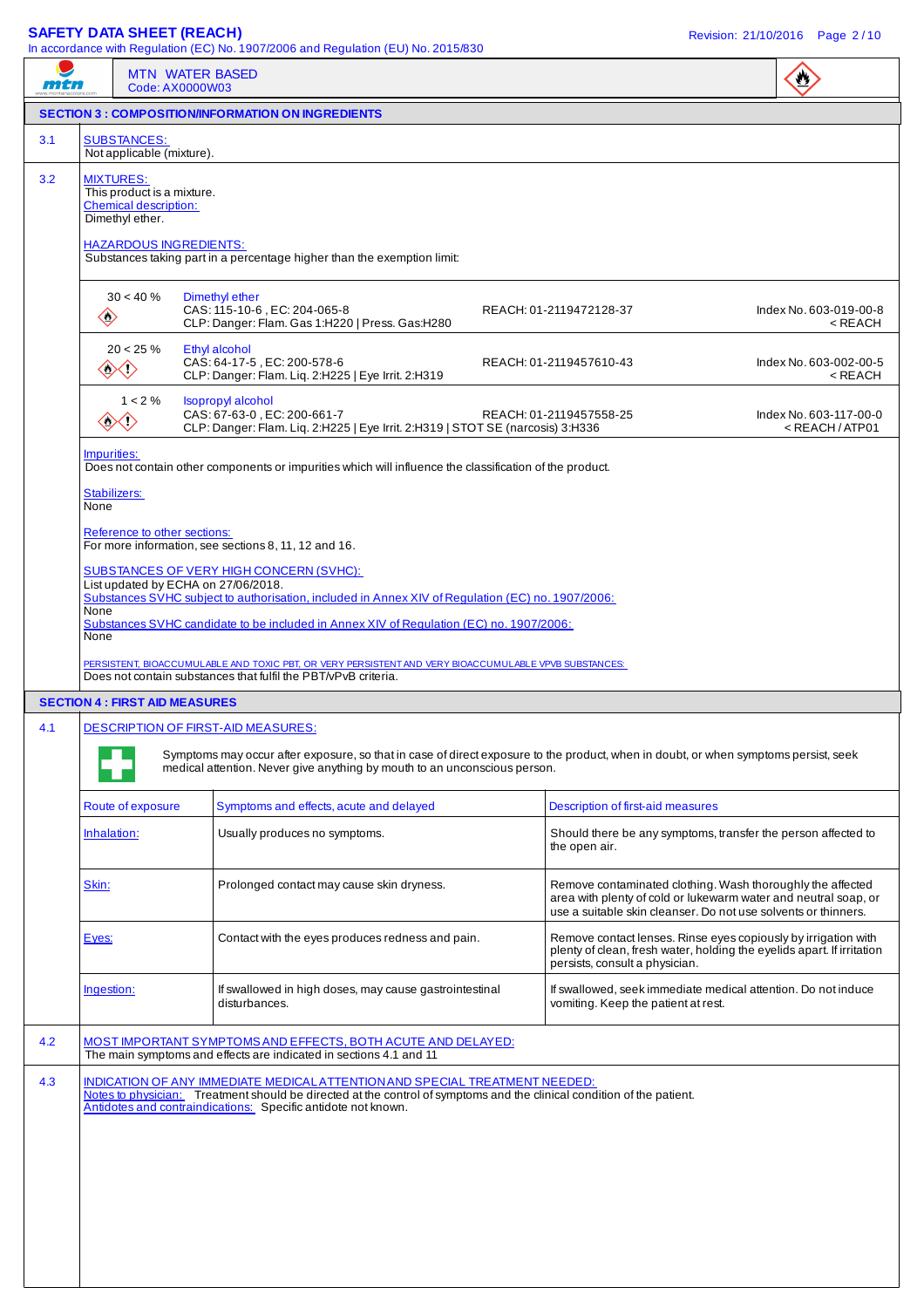### **SAFETY DATA SHEET (REACH)** Revision: 21/10/2016 Page 3 / 10

|     | In accordance with Regulation (EC) No. $1907/2006$ and Regulation (EU) No. 2015/830                                                                                                                                                                                                                                                                                                                                                                                                                                                                                                                                                                                                                                                                                                                                                                                                                                                                                                                                                                                                                                                                                                              |  |
|-----|--------------------------------------------------------------------------------------------------------------------------------------------------------------------------------------------------------------------------------------------------------------------------------------------------------------------------------------------------------------------------------------------------------------------------------------------------------------------------------------------------------------------------------------------------------------------------------------------------------------------------------------------------------------------------------------------------------------------------------------------------------------------------------------------------------------------------------------------------------------------------------------------------------------------------------------------------------------------------------------------------------------------------------------------------------------------------------------------------------------------------------------------------------------------------------------------------|--|
| mtn | <b>MTN WATER BASED</b><br>Code: AX0000W03                                                                                                                                                                                                                                                                                                                                                                                                                                                                                                                                                                                                                                                                                                                                                                                                                                                                                                                                                                                                                                                                                                                                                        |  |
|     | <b>SECTION 5 : FIRE-FIGHTING MEASURES</b>                                                                                                                                                                                                                                                                                                                                                                                                                                                                                                                                                                                                                                                                                                                                                                                                                                                                                                                                                                                                                                                                                                                                                        |  |
| 5.1 | <b>EXTINGUISHING MEDIA:</b><br>Extinguishing powder or CO2. In the case of more important fires, also alcohol resistant foam and water spray/mist. Do not use for extinguishing: direct<br>water jet. Direct water jet may not be effective to extinguish the fire, since the fire may spread.                                                                                                                                                                                                                                                                                                                                                                                                                                                                                                                                                                                                                                                                                                                                                                                                                                                                                                   |  |
| 5.2 | SPECIAL HAZARDS ARISING FROM THE SUBSTANCE OR MIXTURE:<br>Decomposes when heated intensely. As consequence of combustion or thermal decomposition, hazardous products may be produced: carbon monoxide,<br>carbon dioxide. Exposure to combustion or decomposition products may be a hazard to health.                                                                                                                                                                                                                                                                                                                                                                                                                                                                                                                                                                                                                                                                                                                                                                                                                                                                                           |  |
| 5.3 | <b>ADVICE FOR FIREFIGHTERS:</b><br>Special protective equipment: Depending on magnitude of fire, heat-proof protective clothing may be required, appropriate independent breathing<br>apparatus, gloves, protective glasses or face masks and boots. If the fire-proof protective equipment is not available or is not being used, combat fire from a<br>sheltered position or from a safe distance. The standard EN469 provides a basic level of protection for chemical incidents.<br>Other recommendations: Cool with water the tanks, cisterns or containers close to sources of heat or fire. Bear in mind the direction of the wind. Do not<br>allow fire-fighting residue to enter drains, sewers or water courses.                                                                                                                                                                                                                                                                                                                                                                                                                                                                       |  |
|     | <b>SECTION 6 : ACCIDENTAL RELEASE MEASURES</b>                                                                                                                                                                                                                                                                                                                                                                                                                                                                                                                                                                                                                                                                                                                                                                                                                                                                                                                                                                                                                                                                                                                                                   |  |
| 6.1 | PERSONAL PRECAUTIONS, PROTECTIVE EQUIPMENT AND EMERGENCY PROCEDURES:<br>Eliminate possible sources of ignition and when appropriate, ventilate the area. Do not smoke. Avoid dired contact with this product. Avoid breathing<br>vapours. Keep people without protection in opposition to the wind direction.                                                                                                                                                                                                                                                                                                                                                                                                                                                                                                                                                                                                                                                                                                                                                                                                                                                                                    |  |
| 6.2 | <b>ENVIRONMENTAL PRECAUTIONS:</b><br>Avoid contamination of drains, surface or subterranean water and soil. In the case of large scale spills or when the product contaminates lakes, rivers or<br>sewages, inform the appropriate authorities in accordance with local regulations.                                                                                                                                                                                                                                                                                                                                                                                                                                                                                                                                                                                                                                                                                                                                                                                                                                                                                                             |  |
| 6.3 | <b>METHODS AND MATERIAL FOR CONTAINMENT AND CLEANING UP:</b><br>Contain and mop up spills with non-combustible absorbent materials (earth, sand, vermiculite, diatomaceous earth, etc). Avoid use of solvents. Keep the<br>remains in a closed container.                                                                                                                                                                                                                                                                                                                                                                                                                                                                                                                                                                                                                                                                                                                                                                                                                                                                                                                                        |  |
| 6.4 | <b>REFERENCE TO OTHER SECTIONS:</b><br>For contact information in case of emergency, see section 1.<br>For information on safe handling, see section 7.<br>For exposure controls and personal protection measures, see section 8.<br>For waste disposal, follow the recommendations in section 13.                                                                                                                                                                                                                                                                                                                                                                                                                                                                                                                                                                                                                                                                                                                                                                                                                                                                                               |  |
|     | <b>SECTION 7: HANDLING AND STORAGE</b>                                                                                                                                                                                                                                                                                                                                                                                                                                                                                                                                                                                                                                                                                                                                                                                                                                                                                                                                                                                                                                                                                                                                                           |  |
| 7.1 | <b>PRECAUTIONS FOR SAFE HANDLING:</b><br>Comply with the existing legislation on health and safety at work.<br>General recommendations:<br>Avoid any type of leakage or escape.<br>Recommendations for the prevention of fire and explosion risks:<br>Pressurised container. Protect from sunlight and do not expose to temperature exceeding 50°C. Do not pierce or burn, even after use. Do not spray on a<br>naked flame or any incandescent material. Do not smoke.<br>- Flash point<br>$-35.$ °C<br>289. <sup>o</sup> C<br>- Autoignition temperature<br>#<br>3.3 - 23.4 % Volume 25°C<br>- Upper/lower flammability or explosive limits<br>Recommendations for the prevention of toxicological risks:<br>Do noteat, drink or smoke in application and drying areas. After handling, wash hands with soap and water. Avoid applying the product directly to people,<br>animals, plants or foodstuffs. For exposure controls and personal protection measures, see section 8.<br>Recommendations for the prevention of environmental contamination:<br>It is not considered a danger to the environment. In the case of accidental spillage, follow the instructions indicated in section 6. |  |
| 7.2 | <b>CONDITIONS FOR SAFE STORAGE, INCLUDING ANY INCOMPATIBILITIES:</b><br>Forbid the entry to unauthorized persons. Keep out of reach of children. This product should be stored isolated from heat and electrical sources. Do not<br>smoke in storage area. If possible, avoid direct contact with sunlight. For more information, see section 10.<br><b>Class of storage</b><br>According to current legislation.<br>Maximum storage period<br>24. months<br><b>Temperature interval</b><br>min: 5. °C, max: 50. °C (recommended).<br>Incompatible materials:<br>Keep away from oxidixing agents, from strongly alkaline and strongly acid materials.<br>Type of packaging:<br>According to current legislation.<br>Limit quantity (Seveso III): # Directive 2012/18/EU:<br>Not applicable (product for non industrial use)                                                                                                                                                                                                                                                                                                                                                                      |  |
| 7.3 | <b>SPECIFIC END USES:</b><br>For the use of this product do not exist particular recommendations apart from that already indicated.                                                                                                                                                                                                                                                                                                                                                                                                                                                                                                                                                                                                                                                                                                                                                                                                                                                                                                                                                                                                                                                              |  |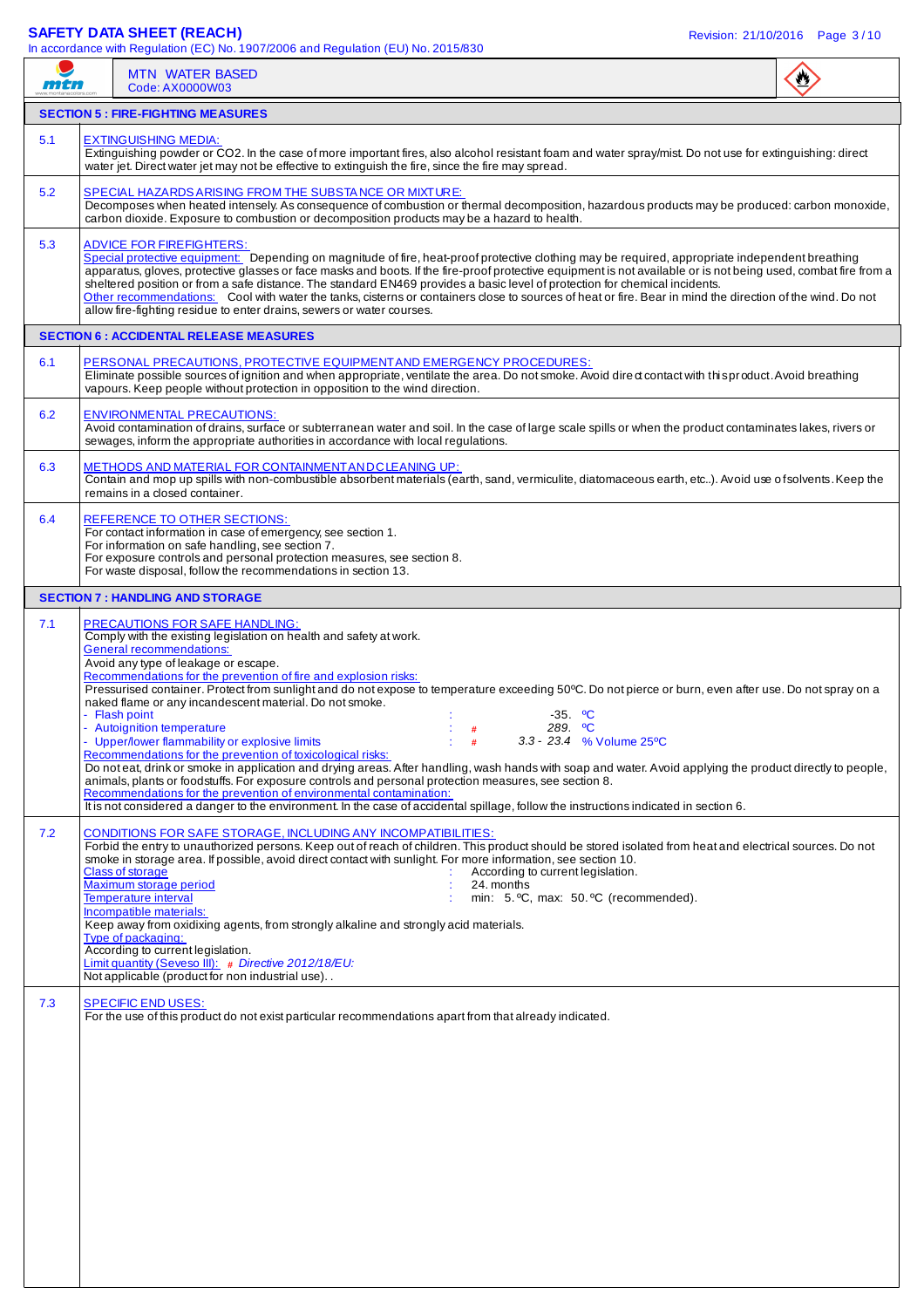### **SAFETY DATA SHEET (REACH)** Revision: 21/10/2016 Page 4 / 10

| men    | <b>MTN WATER BASED</b><br>Code: AX0000W03                                                                                                                                                                                                                                                                                                                                                                                                                                                                                                                                                                                                                                                                               |                      |                                                                  |                                     |                                                                        |                                 | $\bullet$                                                     |                                 |
|--------|-------------------------------------------------------------------------------------------------------------------------------------------------------------------------------------------------------------------------------------------------------------------------------------------------------------------------------------------------------------------------------------------------------------------------------------------------------------------------------------------------------------------------------------------------------------------------------------------------------------------------------------------------------------------------------------------------------------------------|----------------------|------------------------------------------------------------------|-------------------------------------|------------------------------------------------------------------------|---------------------------------|---------------------------------------------------------------|---------------------------------|
|        | <b>SECTION 8 : EXPOSURE CONTROLS/PERSONAL PROTECTION</b>                                                                                                                                                                                                                                                                                                                                                                                                                                                                                                                                                                                                                                                                |                      |                                                                  |                                     |                                                                        |                                 |                                                               |                                 |
|        | <b>CONTROL PARAMETERS:</b><br>If a product contains ingredients with exposure limits, may be necessary a personnel monitoring, work place or biological, to determine the effectiveness of<br>the ventilation or other control measures and/or the necessity to use respiratory protective equipment. Reference should be made to EN689, EN14042 and<br>EN482 standard concerning methods for assesing the exposure by inhalation to chemical agents, and exposure to chemical and biological agents.<br>Reference should be also made to national guidance documents for methods for the determination of dangerous substances.                                                                                        |                      |                                                                  |                                     |                                                                        |                                 |                                                               |                                 |
|        | <b>OCCUPATIONAL EXPOSURE LIMIT VALUES (TLV)</b>                                                                                                                                                                                                                                                                                                                                                                                                                                                                                                                                                                                                                                                                         |                      |                                                                  |                                     |                                                                        |                                 |                                                               |                                 |
|        | <b>AGCIH 2014</b><br>Dimethyl ether<br>Ethyl alcohol<br>Isopropyl alcohol                                                                                                                                                                                                                                                                                                                                                                                                                                                                                                                                                                                                                                               | Year<br>1996<br>2003 | <b>TLV-TWA</b><br>mq/m3<br>ppm<br>1000.<br>1000.<br>200.         | 1920.<br>1880.<br>491.              | <b>TLV-STEL</b><br>ppm<br>$\mathcal{L}_{\mathcal{A}}$<br>400.          | mg/m3<br>$\blacksquare$<br>982. | <b>Remarks</b><br>Recommended<br>A4<br>A4                     |                                 |
|        | TLV - Threshold Limit Value, TWA - Time Weighted Average, STEL - Short Term Exposure Limit.<br>A4 - Non classified as carcinogenic in humans.<br><b>BIOLOGICAL LIMIT VALUES:</b><br>Not available<br>DERIVED NO-EFFECT LEVEL (DNEL):<br>Derived no-effect level (DNEL) is a level of exposure that is considered safe, derived from toxicity data according to specific guidances included in REACH.<br>DNEL values may differ from a occupational exposure limit (OEL) for the same chemical. OEL values may come recommended by a particular company, a<br>government regulatory agency or an organization of experts. Although considered protective of health, the OEL values are derived by a process different of |                      |                                                                  |                                     |                                                                        |                                 |                                                               |                                 |
| REACH. | Derived no-effect level, workers:<br>- Systemic effects, acute and chronic:<br>Dimethyl ether<br>Ethyl alcohol<br>Isopropyl alcohol                                                                                                                                                                                                                                                                                                                                                                                                                                                                                                                                                                                     |                      | <b>DNEL</b> Inhalation<br>mg/m3<br>- (a)<br>$s/r$ (a)<br>$-$ (a) | 1894. (c)<br>950. $(c)$<br>500. (c) | <b>DNEL Cutaneous</b><br>mg/kg bw/d<br>$-$ (a)<br>$s/r$ (a)<br>$-$ (a) | $-$ (c)<br>343. (c)<br>888. (c) | <b>DNEL Oral</b><br>mg/kg bw/d<br>- (a)<br>- (a)<br>$-$ (a)   | - (c)<br>$-$ (c)<br>$-$ (c)     |
|        | Derived no-effect level, workers:<br>- Local effects, acute and chronic:<br>Dimethyl ether<br>Ethyl alcohol<br>Isopropyl alcohol                                                                                                                                                                                                                                                                                                                                                                                                                                                                                                                                                                                        |                      | <b>DNEL</b> Inhalation<br>mg/m3<br>- (a)<br>1900. (a)<br>- (a)   | - (c)<br>$s/r$ (c)<br>- (c)         | <b>DNEL Cutaneous</b><br>mg/cm2<br>- (a)<br>s/r $(a)$<br>$-$ (a)       | $-$ (c)<br>$s/r$ (c)<br>$-$ (c) | <b>DNEL Eyes</b><br>mg/cm2<br>- (a)<br>- (a)<br>$-$ (a)       | - (c)<br>$-$ (c)<br>$-$ (c)     |
|        | Derived no-effect level, general population:<br>- Systemic effects, acute and chronic:<br>Dimethyl ether<br>Ethyl alcohol<br>Isopropyl alcohol                                                                                                                                                                                                                                                                                                                                                                                                                                                                                                                                                                          |                      | <b>DNEL</b> Inhalation<br>mg/m3<br>- (a)<br>$s/r$ (a)<br>- (a)   | 471. (c)<br>114. $(c)$<br>89.0 (c)  | <b>DNEL Cutaneous</b><br>mg/kg bw/d<br>- (a)<br>$s/r$ (a)<br>$-$ (a)   | - (c)<br>206. (c)<br>319. (c)   | <b>DNEL Oral</b><br>mg/kg bw/d<br>- (a)<br>$s/r$ (a)<br>- (a) | - (c)<br>87.0 (c)<br>$26.0$ (c) |
|        | Derived no-effect level, general population:<br>- Local effects, acute and chronic:<br>Dimethyl ether<br>Ethyl alcohol<br>Isopropyl alcohol<br>(a) - Acute, short-term exposure, (c) - Chronic, long-term or repeated exposure.                                                                                                                                                                                                                                                                                                                                                                                                                                                                                         |                      | <b>DNEL</b> Inhalation<br>mq/m3<br>- (a)<br>950. (a)<br>- (a)    | - (c)<br>$s/r$ (c)<br>$-$ (c)       | <b>DNEL Cutaneous</b><br>mg/cm2<br>- (a)<br>$s/r$ (a)<br>$-$ (a)       | $-$ (c)<br>$s/r$ (c)<br>$-$ (c) | <b>DNEL Eyes</b><br>mg/cm2<br>- (a)<br>$-$ (a)<br>- (a)       | - (c)<br>- $(c)$<br>$-$ (c)     |
|        | (-) - DNEL not available (without data of registration REACH).<br>s/r - DNEL not derived (not identified hazard).<br>PREDICTED NO-EFFECT CONCENTRATION (PNEC):                                                                                                                                                                                                                                                                                                                                                                                                                                                                                                                                                          |                      |                                                                  |                                     |                                                                        |                                 |                                                               |                                 |
|        | Predicted no-effect concentration, aquatic organisms:<br>- Fresh water, marine water and intermittent release:<br>Dimethyl ether<br>Ethyl alcohol<br>Isopropyl alcohol                                                                                                                                                                                                                                                                                                                                                                                                                                                                                                                                                  |                      | <b>PNEC Fresh water</b><br>mg/l<br>0.155<br>0.960<br>141.        |                                     | <b>PNEC Marine</b><br>mg/l<br>0.0160<br>0.790                          | 141.                            | <b>PNEC</b> Intermittent<br>mg/l<br>1.55                      | 2.75<br>141.                    |
|        | - Wastewater treatment plants (STP) and sediments in fresh- and<br>marine water:<br>Dimethyl ether<br>Ethyl alcohol<br>Isopropyl alcohol                                                                                                                                                                                                                                                                                                                                                                                                                                                                                                                                                                                |                      | <b>PNEC STP</b><br>mg/l<br>160.<br>580.<br>2251.                 |                                     | <b>PNEC Sediments</b><br>mg/kg dry weight<br>0.681                     | 3.60<br>552.                    | <b>PNEC Sediments</b><br>mg/kg dry weight<br>0.0690<br>552.   | 2.90                            |
|        | Predicted no-effect concentration, terrestrial organisms:<br>- Air, soil and effects for predator s and humans:<br>Dimethyl ether<br>Ethyl alcohol<br>Isopropyl alcohol                                                                                                                                                                                                                                                                                                                                                                                                                                                                                                                                                 |                      | <b>PNEC Air</b><br>mg/m3<br>$\blacksquare$                       |                                     | <b>PNEC Soil</b><br>mg/kg dry weight<br>0.0450<br>0.630                | 28.0                            | <b>PNEC Oral</b><br>mg/kg bw/d                                | 720.<br>160.                    |
|        | (-) - PNEC not available (without data of registration REACH).                                                                                                                                                                                                                                                                                                                                                                                                                                                                                                                                                                                                                                                          |                      |                                                                  |                                     |                                                                        |                                 |                                                               |                                 |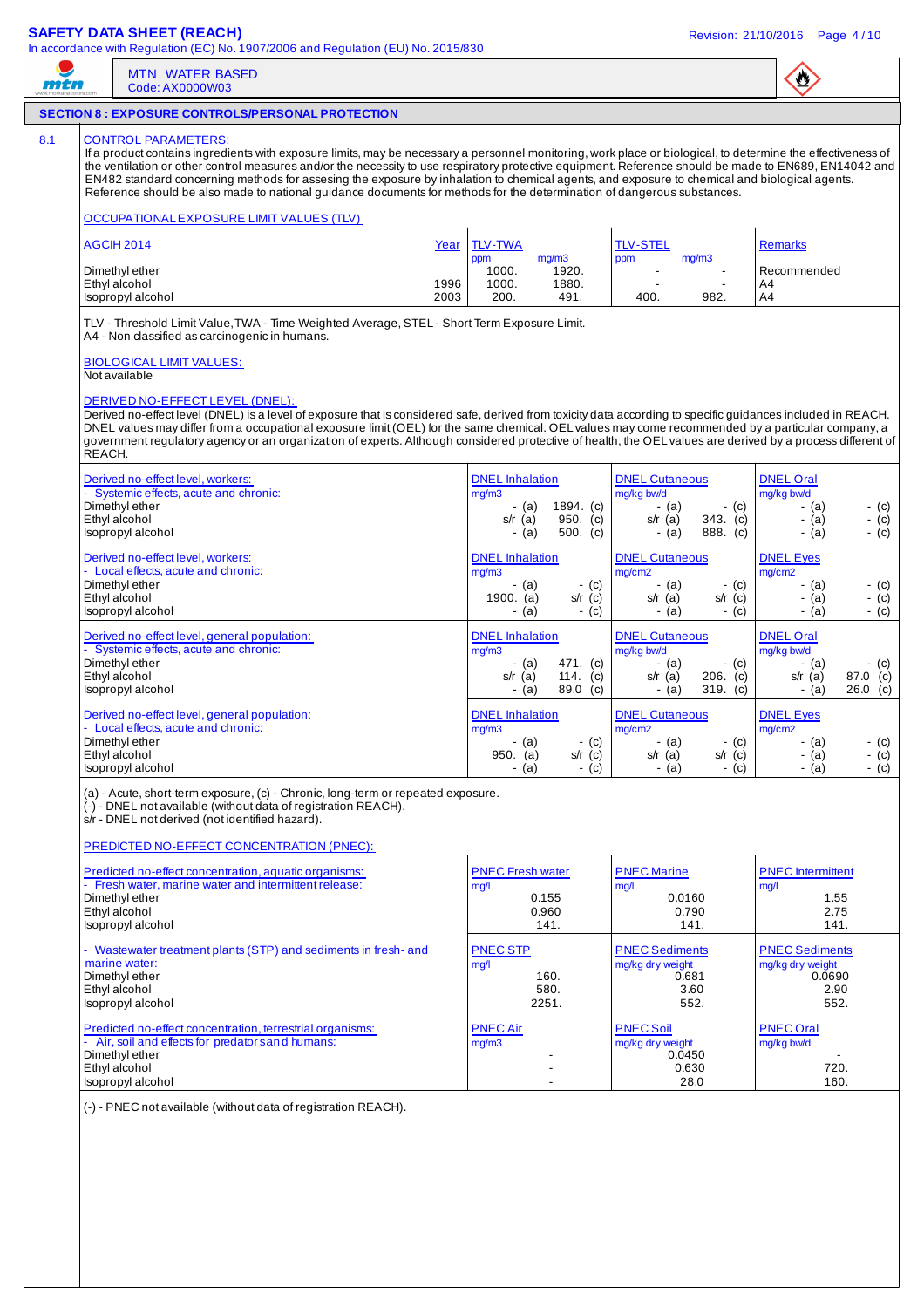### **SAFETY DATA SHEET (REACH)** Revision: 21/10/2016 Page 5 / 10

|           | Code: AX0000W03              | <b>MTN WATER BASED</b>                                                                                                                                                                                                                                                                                                                                                                                                                                                                                                                                                                                                                                                                                                                                     |  |
|-----------|------------------------------|------------------------------------------------------------------------------------------------------------------------------------------------------------------------------------------------------------------------------------------------------------------------------------------------------------------------------------------------------------------------------------------------------------------------------------------------------------------------------------------------------------------------------------------------------------------------------------------------------------------------------------------------------------------------------------------------------------------------------------------------------------|--|
|           | <b>EXPOSURE CONTROLS:</b>    |                                                                                                                                                                                                                                                                                                                                                                                                                                                                                                                                                                                                                                                                                                                                                            |  |
|           | <b>ENGINEERING MEASURES:</b> |                                                                                                                                                                                                                                                                                                                                                                                                                                                                                                                                                                                                                                                                                                                                                            |  |
|           |                              | Provide adequate ventilation. Where reasonably practicable, this should be achieved by the use of local exhaust ventilation and<br>good general extraction. If these measures are not sufficient to maintain concentrations of particulates and vapours below the<br>Occupational Exposure Limits, suitable respiratory protection must be worn.                                                                                                                                                                                                                                                                                                                                                                                                           |  |
|           |                              | Protection of respiratory system: Avoid the inhalation of vapours.<br>Protection of eyes and face: It is recommended to install water taps or sources with clean water close to the working area.<br>Protection of hands and skin: It is recommended to install water taps or sources with clean water close to the working area. Barrier creams may help to<br>protect the exposed areas of the skin. Barrier creams should not be applied once exposure has occurred.                                                                                                                                                                                                                                                                                    |  |
|           |                              | OCCUPATIONAL EXPOSURE CONTROLS: Directive 89/686/EEC~96/58/EC:<br>As a general measure on prevention and safety in the work place, we recommend the use of a basic personal protection equipment (PPE), with the<br>corresponding EC marking. For more information on personal protective equipment (storage, use, cleaning, maintenance, type and characteristics of the<br>PPE, protection class, marking, category, CEN norm, etc), you should consult the informative brochures provided by the manufacturers of PPE.                                                                                                                                                                                                                                  |  |
| Mask:     |                              | Suitable combined filter mask for gases, vapours and particles (EN14387/EN143). Class 1: low capacity up to 1000 ppm, Class<br>2: medium capacity up to 5000 ppm, Class 3: high capacity up to 10000 ppm. In order to obtain a suitable protection level, the<br>filter class must be selected depending on the type and concentration of the contaminating agents present, in accordance with<br>the specifications supplied by the filter producers.                                                                                                                                                                                                                                                                                                     |  |
|           | Safety goggles:              | Safety goggles with suitable lateral protection (EN166). Clean daily and disinfect at regular intervals in accordance with the<br>instructions of the manufacturer.                                                                                                                                                                                                                                                                                                                                                                                                                                                                                                                                                                                        |  |
|           | Face shield:                 | No.                                                                                                                                                                                                                                                                                                                                                                                                                                                                                                                                                                                                                                                                                                                                                        |  |
| Gloves:   |                              | Gloves resistant against chemicals (EN374). There are several factors (for example, temperature), they do in practice the period<br>of use of a protective gloves resistant against chemicals is clearly lower than the established standard EN374. Due to the wide<br>variety of circumstances and possibilities, the instructions/specifications provided by the glove supplier should be taken into<br>account. The gloves should be immediately replaced when any sign of degradation is noted.                                                                                                                                                                                                                                                        |  |
| Boots:    |                              | No.                                                                                                                                                                                                                                                                                                                                                                                                                                                                                                                                                                                                                                                                                                                                                        |  |
| Apron:    |                              | No.                                                                                                                                                                                                                                                                                                                                                                                                                                                                                                                                                                                                                                                                                                                                                        |  |
| Clothing: |                              | No.                                                                                                                                                                                                                                                                                                                                                                                                                                                                                                                                                                                                                                                                                                                                                        |  |
|           | Thermal hazards:             | Not applicable (the product is handled at room temperature).<br><b>ENVIRONMENTAL EXPOSURE CONTROLS:</b><br>Avoid any spillage in the environment. Avoid any release into the atmosphere.<br>Spills on the soil: Prevent contamination of soil.<br>Spills in water: Do not allow to escape into drains, sewers or water courses.<br>- Water Management Act: # Este producto no contiene ninguna sustancia incluida en la lista de sustancias prioritarias en el ámbito de la política de<br>aguas, según la Directiva 2000/60/CE~2013/39/UE.                                                                                                                                                                                                                |  |
|           |                              | Emissions to the atmosphere: Because of volatility, emissions to the atmosphere while handling and use may result. When possible, avoid solvent release<br>to the atmosphere; do not pulverize more than is strictly necessary.<br>- VOC (industrial installations): # Si el producto se utiliza en una instalación industrial, se debe verificar si es de aplicación la Directiva 2010/75/UE<br>(RD.117/2003~RD.815/2013), relativa a la limitación de emisiones de compuestos orgánicos volátiles debidas al uso de disolventes orgánicos en<br>determinadas actividades industriales: Disolventes : 56.7% Peso, COV (suministro) : 56.7% Peso, COV : 29.7% C (expresado como carbono), Peso<br>molecular (medio) : 46.7, Número atomos C (medio) : 2.0. |  |
|           |                              |                                                                                                                                                                                                                                                                                                                                                                                                                                                                                                                                                                                                                                                                                                                                                            |  |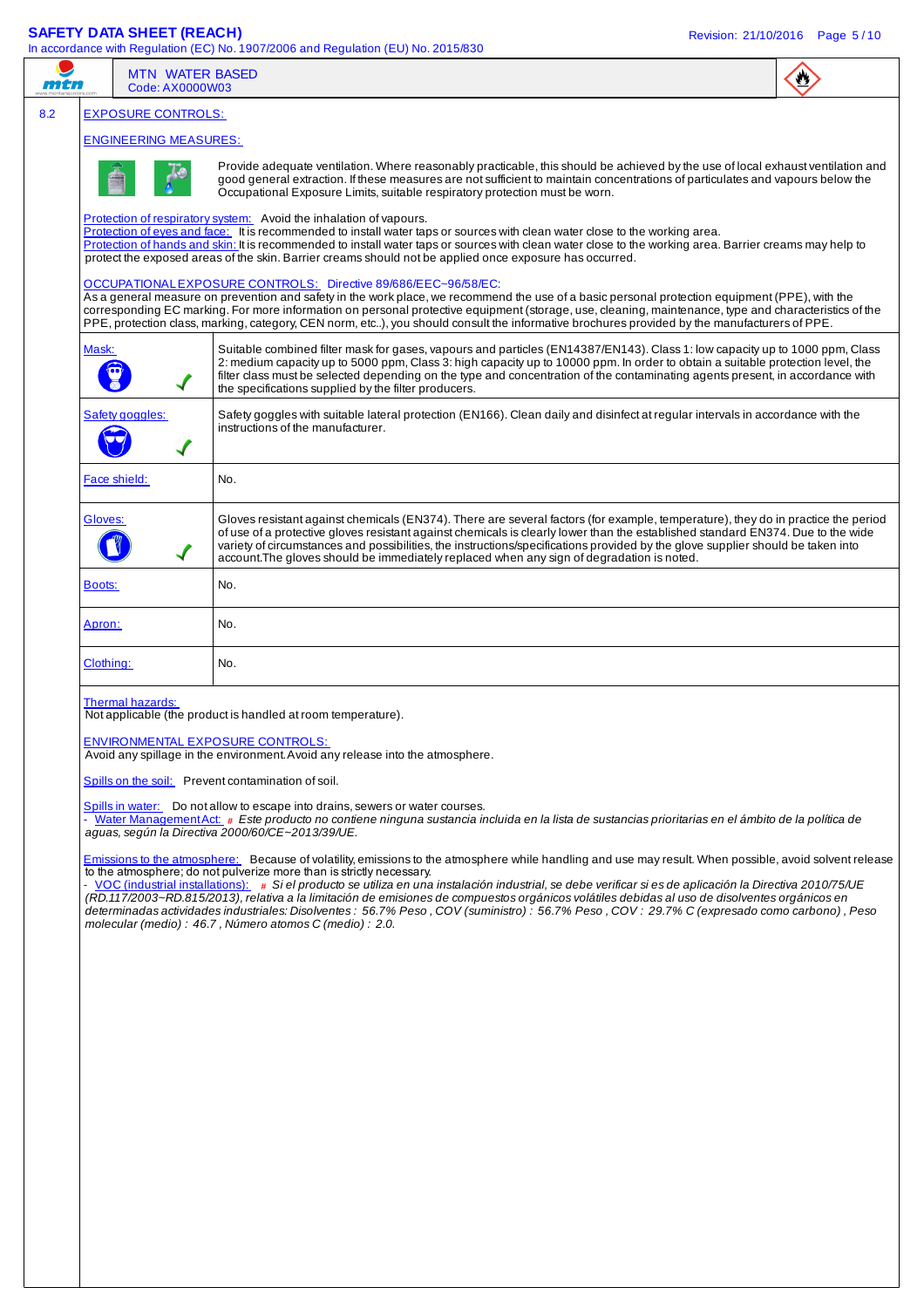## **SAFETY DATA SHEET (REACH) Revision: 21/10/2016** Page 6/10

|      | In accordance with Regulation (EC) No. 1907/2006 and Regulation (EU) No. 2015/830                                                                                                                                                                                                                            |                                                                    |                      |                                  |                       |
|------|--------------------------------------------------------------------------------------------------------------------------------------------------------------------------------------------------------------------------------------------------------------------------------------------------------------|--------------------------------------------------------------------|----------------------|----------------------------------|-----------------------|
| mtn  | <b>MTN WATER BASED</b><br>Code: AX0000W03                                                                                                                                                                                                                                                                    |                                                                    |                      |                                  | $\mathbf{C}$          |
|      | <b>SECTION 9 : PHYSICAL AND CHEMICALP ROPERTIES</b>                                                                                                                                                                                                                                                          |                                                                    |                      |                                  |                       |
| 9.1  | INFORMATION ON BASIC PHYSICAL AND CHEMICAL PROPERTIES:<br>Appearance<br>- Physical state<br>- Colour<br>- Odour<br>- Odour threshold                                                                                                                                                                         | Aerosol.<br>Diverse.<br>Characteristic<br>Not available (mixture). |                      |                                  |                       |
|      | pH-value<br>$-$ pH                                                                                                                                                                                                                                                                                           | Not available                                                      |                      |                                  |                       |
|      | Change of state<br>- Melting point<br>- Initial boiling point                                                                                                                                                                                                                                                | Not applicable (mixture).<br>Not applicable                        |                      |                                  |                       |
|      | <b>Density</b><br>- Relative density                                                                                                                                                                                                                                                                         |                                                                    |                      | $0.852$ at $20/4$ <sup>o</sup> C | <b>Relative water</b> |
|      | <b>Stability</b><br>- Decomposition temperature<br>Viscosity:                                                                                                                                                                                                                                                | Not available                                                      |                      |                                  |                       |
|      | - Viscosity (flow time)<br>Volatility:                                                                                                                                                                                                                                                                       | Not applicable                                                     |                      |                                  |                       |
|      | - Vapour pressure<br>Solubility(ies)                                                                                                                                                                                                                                                                         | Not available                                                      |                      |                                  |                       |
|      | - Solubility in water:<br>- Liposolubility<br>- Partition coefficient: n-octanol/water                                                                                                                                                                                                                       | Not miscible<br>Not applicable<br>Not applicable (mixture).        |                      |                                  |                       |
|      | Flammability:<br>- Flash point<br>- Upper/lower flammability or explosive limits<br>- Autoignition temperature<br><b>Explosive properties:</b><br>Vapours can form explosive mixtures with air and are able to flame up or explode in presence of an ignition source.                                        | #<br>#                                                             | $-35.$ °C<br>289. °C | 3.3 - 23.4 % Volume 25°C         |                       |
|      | <b>Oxidizing properties:</b><br>Not classified as oxidizing product.                                                                                                                                                                                                                                         |                                                                    |                      |                                  |                       |
|      | *Estimated values based on the substances composing the mixture.                                                                                                                                                                                                                                             |                                                                    |                      |                                  |                       |
| 9.2  | <b>OTHER INFORMATION:</b><br>- Solids<br>- VOC (supply)<br>- VOC (supply)                                                                                                                                                                                                                                    | #<br>$\#$<br>#                                                     | 482.7 g/l            | 23.1 % Weight<br>56.7 % Weight   |                       |
|      | The values indicated do not always coincide with product specifications. The data for the product specifications can be found in the corresponding technical<br>data sheet. For additional information concerning physical and chemical properties related to safety and environment, see sections 7 and 12. |                                                                    |                      |                                  |                       |
|      | <b>SECTION 10 : STABILITY AND REACTIVITY</b>                                                                                                                                                                                                                                                                 |                                                                    |                      |                                  |                       |
| 10.1 | <b>REACTIVITY:</b><br>Corrosivity to metals: It is not corrosive to metals.<br><u>Pyrophorical properties:</u> It is not pyrophoric.                                                                                                                                                                         |                                                                    |                      |                                  |                       |
| 10.2 | <b>CHEMICAL STABILITY:</b><br>Stable under recommended storage and handling conditions.                                                                                                                                                                                                                      |                                                                    |                      |                                  |                       |
| 10.3 | POSSIBILITY OF HAZARDOUS REACTIONS:<br>Possible dangerous reaction with oxidizing agents, acids.                                                                                                                                                                                                             |                                                                    |                      |                                  |                       |
| 10.4 | <b>CONDITIONS TO AVOID:</b><br>Heat: Keep away from sources of heat.<br>Light: Avoid direct contact with sunlight.<br>Air: Not applicable.<br>Pressure: Not applicable.<br>Shock: Not applicable.                                                                                                            |                                                                    |                      |                                  |                       |
| 10.5 | <b>INCOMPATIBLE MATERIALS:</b><br>Keep away from oxidixing agents, from strongly alkaline and strongly acid materials.                                                                                                                                                                                       |                                                                    |                      |                                  |                       |
| 10.6 | <b>HAZARDOUS DECOMPOSITION PRODUCTS:</b><br>As consequence of thermal decomposition, hazardous products may be produced: carbon monoxide.                                                                                                                                                                    |                                                                    |                      |                                  |                       |
|      |                                                                                                                                                                                                                                                                                                              |                                                                    |                      |                                  |                       |
|      |                                                                                                                                                                                                                                                                                                              |                                                                    |                      |                                  |                       |
|      |                                                                                                                                                                                                                                                                                                              |                                                                    |                      |                                  |                       |
|      |                                                                                                                                                                                                                                                                                                              |                                                                    |                      |                                  |                       |
|      |                                                                                                                                                                                                                                                                                                              |                                                                    |                      |                                  |                       |
|      |                                                                                                                                                                                                                                                                                                              |                                                                    |                      |                                  |                       |
|      |                                                                                                                                                                                                                                                                                                              |                                                                    |                      |                                  |                       |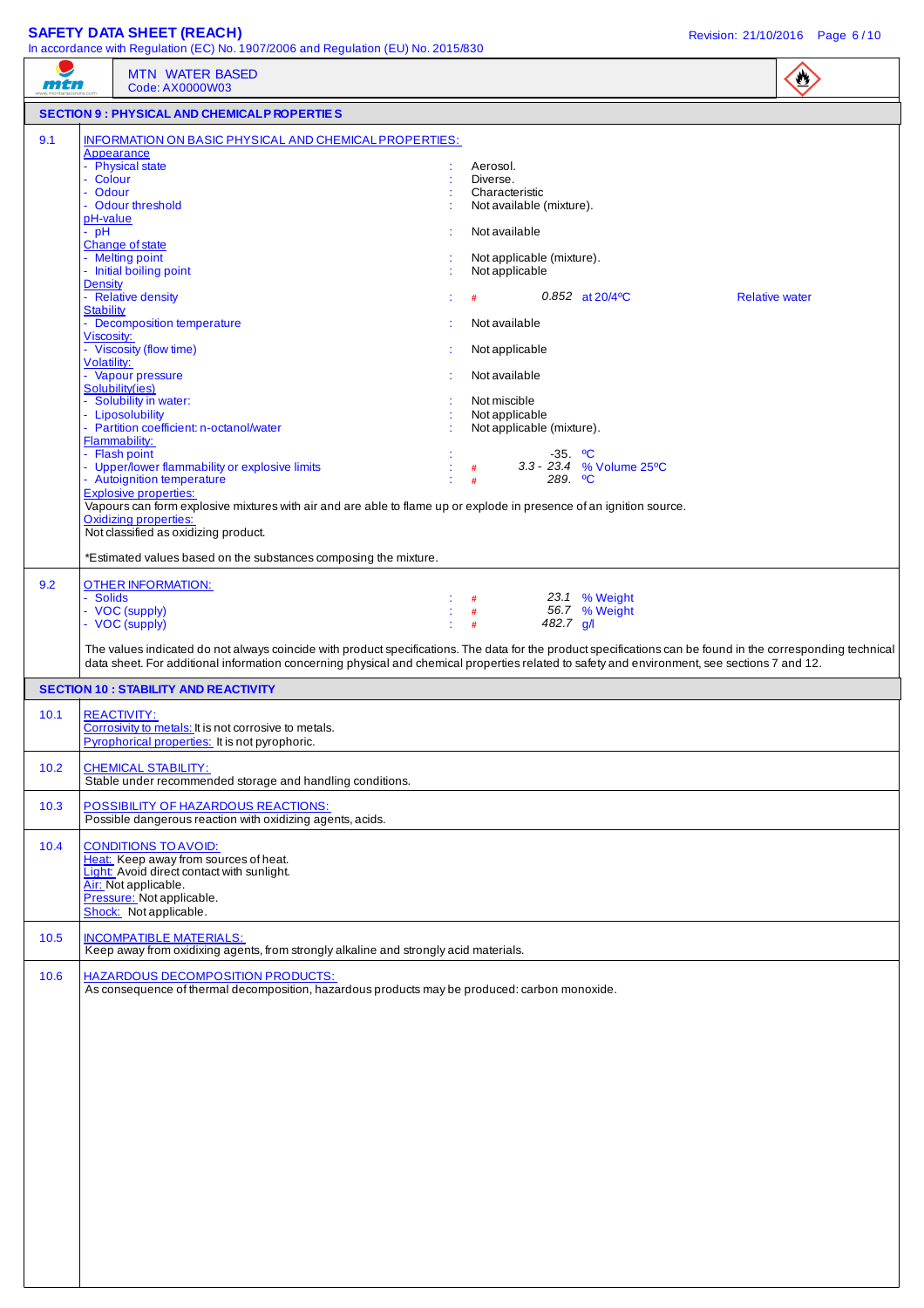### **SAFETY DATA SHEET (REACH)** Revision: 21/10/2016 Page 7 / 10

| men                                                                                                                                                                                                                                              | <b>MTN WATER BASED</b><br>Code: AX0000W03                                                                                                                                                                                  |                                                                                       |      |                                    |                                                                                                                                               | $\bullet$                                              |  |
|--------------------------------------------------------------------------------------------------------------------------------------------------------------------------------------------------------------------------------------------------|----------------------------------------------------------------------------------------------------------------------------------------------------------------------------------------------------------------------------|---------------------------------------------------------------------------------------|------|------------------------------------|-----------------------------------------------------------------------------------------------------------------------------------------------|--------------------------------------------------------|--|
|                                                                                                                                                                                                                                                  | <b>SECTION 11 : TOXIC OLOGICAL INFORMATION</b>                                                                                                                                                                             |                                                                                       |      |                                    |                                                                                                                                               |                                                        |  |
| No experimental toxicological data on the preparation is available. The toxicological classification for these mixture has been carried out by using the conventional<br>calculation method of the Regulation (EC) No. 1272/2008~605/2014 (CLP). |                                                                                                                                                                                                                            |                                                                                       |      |                                    |                                                                                                                                               |                                                        |  |
| INFORMATION ON TOXICOLOGICAL EFFECTS:                                                                                                                                                                                                            |                                                                                                                                                                                                                            |                                                                                       |      |                                    |                                                                                                                                               |                                                        |  |
| <b>ACUTE TOXICITY:</b>                                                                                                                                                                                                                           |                                                                                                                                                                                                                            |                                                                                       |      |                                    |                                                                                                                                               |                                                        |  |
|                                                                                                                                                                                                                                                  | Dose and lethal concentrations<br>for individual ingredients:<br>Dimethyl ether                                                                                                                                            |                                                                                       |      | DL50 (OECD 401)<br>mg/kg oral      | DL50 (OECD 402)<br>mg/kg cutaneous                                                                                                            | CL50 (OECD 403)<br>mg/m3.4h inhalation<br>> 100000 Rat |  |
|                                                                                                                                                                                                                                                  | Ethyl alcohol<br>Isopropyl alcohol                                                                                                                                                                                         |                                                                                       |      | 10470. Rat<br>5045. Rat            | > 20000. Rabbit<br>12800. Rabbit                                                                                                              | > 20000. Rat<br>> 72600. Rat                           |  |
|                                                                                                                                                                                                                                                  | No observed adverse effect level<br>Not available<br>Lowest observed adverse effect level<br>Not available                                                                                                                 |                                                                                       |      |                                    |                                                                                                                                               |                                                        |  |
|                                                                                                                                                                                                                                                  | <b>INFORMATION ON LIKELY ROUTES OF EX POSURE: Acute toxicity:</b><br>Routes of exposure                                                                                                                                    |                                                                                       |      | Main effects, acute and/or delayed |                                                                                                                                               |                                                        |  |
| Inhalation:                                                                                                                                                                                                                                      |                                                                                                                                                                                                                            | <b>Acute toxicity</b><br>$ATE > 20000$ mg/m3                                          | Cat. |                                    | Not classified as a product with acute toxicity if inhaled (based on                                                                          |                                                        |  |
|                                                                                                                                                                                                                                                  | Not classified                                                                                                                                                                                                             |                                                                                       |      |                                    | available data, the classification criteria are not met).                                                                                     |                                                        |  |
| Skin:                                                                                                                                                                                                                                            | Not classified                                                                                                                                                                                                             | $ATE > 2000$ mg/kg                                                                    |      |                                    | Not classified as a product with acute toxicity in contact with skin<br>(based on available data, the classification criteria are not met).   |                                                        |  |
| Eyes:                                                                                                                                                                                                                                            | Not classified                                                                                                                                                                                                             | Not available                                                                         |      | of data).                          | Not classified as a product with acute toxicity by eye contact (lack                                                                          |                                                        |  |
| Ingestion:                                                                                                                                                                                                                                       | Not classified                                                                                                                                                                                                             | $ATE > 5000$ mg/kg                                                                    |      |                                    | Not classified as a product with acute toxicity if swallowed (based<br>on available data, the classification criteria are not met).           |                                                        |  |
|                                                                                                                                                                                                                                                  |                                                                                                                                                                                                                            |                                                                                       |      |                                    |                                                                                                                                               |                                                        |  |
|                                                                                                                                                                                                                                                  | CORROSION / IRRITATION / SENSITISATION :<br>Danger class                                                                                                                                                                   | <b>Target organs</b>                                                                  | Cat. | Main effects, acute and/or delayed |                                                                                                                                               |                                                        |  |
|                                                                                                                                                                                                                                                  | Respiratory corrosion/irritation:<br>Not classified                                                                                                                                                                        |                                                                                       |      |                                    | Not classified as a product corrosive or irritant by inhalation (based<br>on available data, the classification criteria are not met).        |                                                        |  |
|                                                                                                                                                                                                                                                  | Skin corrosion/irritation:<br>Not classified                                                                                                                                                                               |                                                                                       |      |                                    | Not classified as a product corrosive or irritant in contact with skin<br>(based on available data, the classification criteria are not met). |                                                        |  |
|                                                                                                                                                                                                                                                  | Serious eye damage/irritation:<br>Not classified                                                                                                                                                                           |                                                                                       |      |                                    | Not classified as a product corrosive or irritant in contact with eyes<br>(based on available data, the classification criteria are not met). |                                                        |  |
|                                                                                                                                                                                                                                                  | <b>Respiratory sensitisation:</b><br>Not classified                                                                                                                                                                        |                                                                                       |      |                                    | Not classified as a product sensitising by inhalation (based on<br>available data, the classification criteria are not met).                  |                                                        |  |
|                                                                                                                                                                                                                                                  | Skin sensitisation:<br>Not classified                                                                                                                                                                                      |                                                                                       |      |                                    | Not classified as a product sensitising by skin contact (based on<br>available data, the classification criteria are not met).                |                                                        |  |
|                                                                                                                                                                                                                                                  | <b>ASPIRATION HAZARD:</b>                                                                                                                                                                                                  |                                                                                       |      |                                    |                                                                                                                                               |                                                        |  |
|                                                                                                                                                                                                                                                  | Danger class                                                                                                                                                                                                               | <b>Target organs</b>                                                                  | Cat. | Main effects, acute and/or delayed |                                                                                                                                               |                                                        |  |
|                                                                                                                                                                                                                                                  | <b>Aspiration hazard:</b><br>Not classified                                                                                                                                                                                |                                                                                       |      | Not applicable.                    |                                                                                                                                               |                                                        |  |
|                                                                                                                                                                                                                                                  | SPECIFIC TARGET ORGANS TOXICITY (STOT): Single exposure (SE) and/or Repeated exposure (RE):<br>Not classified as a dangerous product for target organs (based on available data, the classification criteria are not met). |                                                                                       |      |                                    |                                                                                                                                               |                                                        |  |
|                                                                                                                                                                                                                                                  | <b>CMR EFFECTS:</b><br>Carcinogenic effects: It is not considered as a carcinogenic product.                                                                                                                               |                                                                                       |      |                                    |                                                                                                                                               |                                                        |  |
|                                                                                                                                                                                                                                                  | Genotoxicity: It is not considered as a mutagenic product.<br>Toxicity for reproduction: Does not harm fertility. Does not harm the unborn child.                                                                          | Effects via lactation: Not classified as a hazardous product for children breast-fed. |      |                                    |                                                                                                                                               |                                                        |  |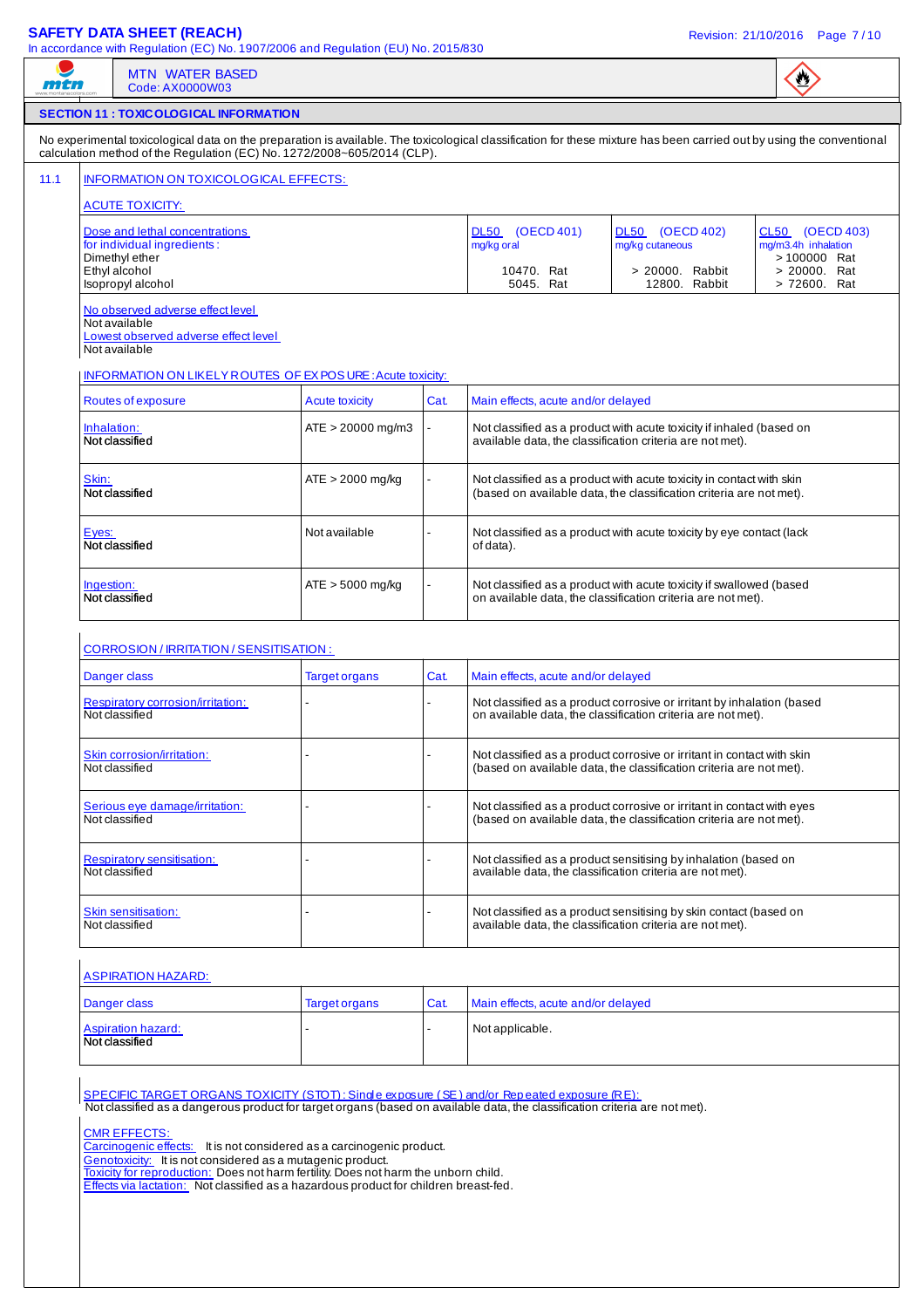### **SAFETY DATA SHEET (REACH)** Revision: 21/10/2016 Page 8 / 10

|                                            | <b>MTN WATER BASED</b><br>Code: AX0000W03                                                                                                                                                                                                                                                                                                                                                                                                                                                                                                                                                                                                                                                                                                                                                                                                                                                                                                                                                                                                                                                                                                                                                                                                                                                                                                        |                                                                                  |                                                                                                     |                                                                             |  |  |
|--------------------------------------------|--------------------------------------------------------------------------------------------------------------------------------------------------------------------------------------------------------------------------------------------------------------------------------------------------------------------------------------------------------------------------------------------------------------------------------------------------------------------------------------------------------------------------------------------------------------------------------------------------------------------------------------------------------------------------------------------------------------------------------------------------------------------------------------------------------------------------------------------------------------------------------------------------------------------------------------------------------------------------------------------------------------------------------------------------------------------------------------------------------------------------------------------------------------------------------------------------------------------------------------------------------------------------------------------------------------------------------------------------|----------------------------------------------------------------------------------|-----------------------------------------------------------------------------------------------------|-----------------------------------------------------------------------------|--|--|
| <b>SECTION 12 : ECOLOGICAL INFORMATION</b> | DELAYED AND IMMEDIATE EFFECTS AS WELL AS CHRONIC EFFECTS FROM SHORT AND LONG-TE RM EXPOSURE:<br>Routes of exposure: May be absorbed by inhalation of vapour, through the skin and by ingestion.<br>Short-term exposure: Exposure to solvent vapour concentrations in excess of the stated occupational exposure limit, may result in adverse health<br>effects, such as mucous membrane and respiratory system irritation and adverse effects on kidneys, liver and central nervous system. Liquid splashes in<br>the eyes may cause irritation and reversible damage. If swallowed, may cause irritation of the throat; other effects may be the same as described in the<br>exposure to vapours.<br>Long-term or repeated exposure: Repeated or prolonged contact may cause removal of natural fat from the skin, resulting in non-allergic contact<br>dermatitis and absorption through the skin.<br><b>INTERACTIVE EFFECTS:</b><br>Not available.<br><b>INFORMATION ABOUT TOXICOCINE TICS, METABOLISM AND DISTRIBUTION:</b><br>Dermal absorption: Not available.<br>Basic toxicokinetics: Not available.<br><b>ADDITIONAL INFORMATION:</b><br>Not available.                                                                                                                                                                                 |                                                                                  |                                                                                                     |                                                                             |  |  |
|                                            | No experimental ecotoxicological data on the preparation as such is available. The ecotoxicological classification for these mixture has been carried out by using the<br>conventional calculation method of the Regulation (EC) No. 1272/2008~605/2014 (CLP).                                                                                                                                                                                                                                                                                                                                                                                                                                                                                                                                                                                                                                                                                                                                                                                                                                                                                                                                                                                                                                                                                   |                                                                                  |                                                                                                     |                                                                             |  |  |
| 12.1                                       | <b>TOXICITY:</b>                                                                                                                                                                                                                                                                                                                                                                                                                                                                                                                                                                                                                                                                                                                                                                                                                                                                                                                                                                                                                                                                                                                                                                                                                                                                                                                                 |                                                                                  |                                                                                                     |                                                                             |  |  |
|                                            | Acute toxicity in aquatic environment<br>for individual ingredients:<br>Dimethyl ether<br>Ethyl alcohol<br>Isopropyl alcohol<br>No observed effect concentration                                                                                                                                                                                                                                                                                                                                                                                                                                                                                                                                                                                                                                                                                                                                                                                                                                                                                                                                                                                                                                                                                                                                                                                 | CL50 (OECD 203)<br>mg/l.96hours<br>4100. Fishes<br>14200. Fishes<br>9640. Fishes | CE50 (OECD 202)<br>mg/l.48hours<br>4400. Daphnia<br>5012. Daphnia<br>13300. Daphnia                 | CE50 (OECD 201)<br>mg/l.72hours<br>275. Algae<br>> 1000. Algae              |  |  |
| 12.2                                       | Not available<br>Lowest observed effect concentration<br>Not available<br>PERSISTENCE AND DEGRADABILITY:<br>Not available.                                                                                                                                                                                                                                                                                                                                                                                                                                                                                                                                                                                                                                                                                                                                                                                                                                                                                                                                                                                                                                                                                                                                                                                                                       |                                                                                  |                                                                                                     |                                                                             |  |  |
|                                            | Aerobic biodegradation<br>for individual ingredients:<br>Dimethyl ether<br>Ethyl alcohol<br>Isopropyl alcohol<br>Note: Biodegradability data correspond to an average of data from various bibliographic sources.                                                                                                                                                                                                                                                                                                                                                                                                                                                                                                                                                                                                                                                                                                                                                                                                                                                                                                                                                                                                                                                                                                                                | <b>DQO</b><br>mgO2/g<br>1041.<br>1990.<br>2396.                                  | %DBO/DQO<br>5 days 14 days 28 days<br>$\sim 1. \sim 3. \sim 5.$<br>$\sim$ 74. $\sim$ 95. $\sim$ 99. | <b>Biodegradability</b><br>Not easy<br>Easy<br>Easy                         |  |  |
| 12.3                                       | <b>BIOACCUMULATIVE POTENTIAL:</b><br>Not available.                                                                                                                                                                                                                                                                                                                                                                                                                                                                                                                                                                                                                                                                                                                                                                                                                                                                                                                                                                                                                                                                                                                                                                                                                                                                                              |                                                                                  |                                                                                                     |                                                                             |  |  |
|                                            | <b>Bioaccumulation</b><br>for individual ingredients:<br>Dimethyl ether<br>Ethyl alcohol<br>Isopropyl alcohol                                                                                                                                                                                                                                                                                                                                                                                                                                                                                                                                                                                                                                                                                                                                                                                                                                                                                                                                                                                                                                                                                                                                                                                                                                    | logPow<br>0.0700<br>$-0.310$<br>0.0500                                           | <b>BCF</b><br>L/kg<br>(calculated)<br>1.7<br>3.2<br>(calculated)<br>3.2<br>(calculated)             | <b>Potential</b><br>Unlikely, low<br>No bioaccumulable<br>No bioaccumulable |  |  |
| 12.4                                       | <b>MOBILITY IN SOIL:</b><br>Not available.                                                                                                                                                                                                                                                                                                                                                                                                                                                                                                                                                                                                                                                                                                                                                                                                                                                                                                                                                                                                                                                                                                                                                                                                                                                                                                       |                                                                                  |                                                                                                     |                                                                             |  |  |
| 12.5                                       | RESULTS OF PBT AND VPVB ASSESMENT: Annex XIII of Regulation (EC) no. 1907/2006:<br>Does not contain substances that fulfil the PBT/vPvB criteria.                                                                                                                                                                                                                                                                                                                                                                                                                                                                                                                                                                                                                                                                                                                                                                                                                                                                                                                                                                                                                                                                                                                                                                                                |                                                                                  |                                                                                                     |                                                                             |  |  |
| 12.6                                       | <b>OTHER ADVERSE EFFECTS:</b><br>Ozone depletion potential: Not available.<br>Photochemical ozone creation potential: Not available.<br>Earth global warming potential: In case of fire or incineration liberates CO2.<br>Endocrine disrupting potential: Not available.                                                                                                                                                                                                                                                                                                                                                                                                                                                                                                                                                                                                                                                                                                                                                                                                                                                                                                                                                                                                                                                                         |                                                                                  |                                                                                                     |                                                                             |  |  |
|                                            | <b>SECTION 13 : DISPOSAL CONSIDERATIONS</b>                                                                                                                                                                                                                                                                                                                                                                                                                                                                                                                                                                                                                                                                                                                                                                                                                                                                                                                                                                                                                                                                                                                                                                                                                                                                                                      |                                                                                  |                                                                                                     |                                                                             |  |  |
| 13.1                                       | WASTE TREATMENT METHODS: # Directive 2008/98/EC~Regulation (EU) no. 1357/2014:<br>Take all necessary measures to prevent the production of waste whenever possible. Analyse possible methods for revaluation or recycling. Do not<br>discharge into drains or the environment, dispose at an authorised waste collection point. Waste should be handled and disposed in accordance with<br>current local and national regulations. For exposure controls and personal protection measures, see section 8.<br>Disposal of empty containers: # Directive 94/62/EC~2005/20/EC, Decision 2000/532/EC~2014/955/EU:<br>Emptied containers and packaging should be disposed in accordance with currently local and national regulations. The classification of packaging as<br>hazardous waste will depend on the degree of empting of the same, being the holder of the residue responsible for their classification, in accordance with<br>Chapter 15 01 of Decision 2000/532/EC, and forwarding to the appropriate final destination. With contaminated containers and packaging, adopt the same<br>measures as for the product in itself. Ensure the container is completely empty before throwing it away.<br>Procedures for neutralising or destroying the product:<br>In accordance with local regulations. Do not incinerate closed containers. |                                                                                  |                                                                                                     |                                                                             |  |  |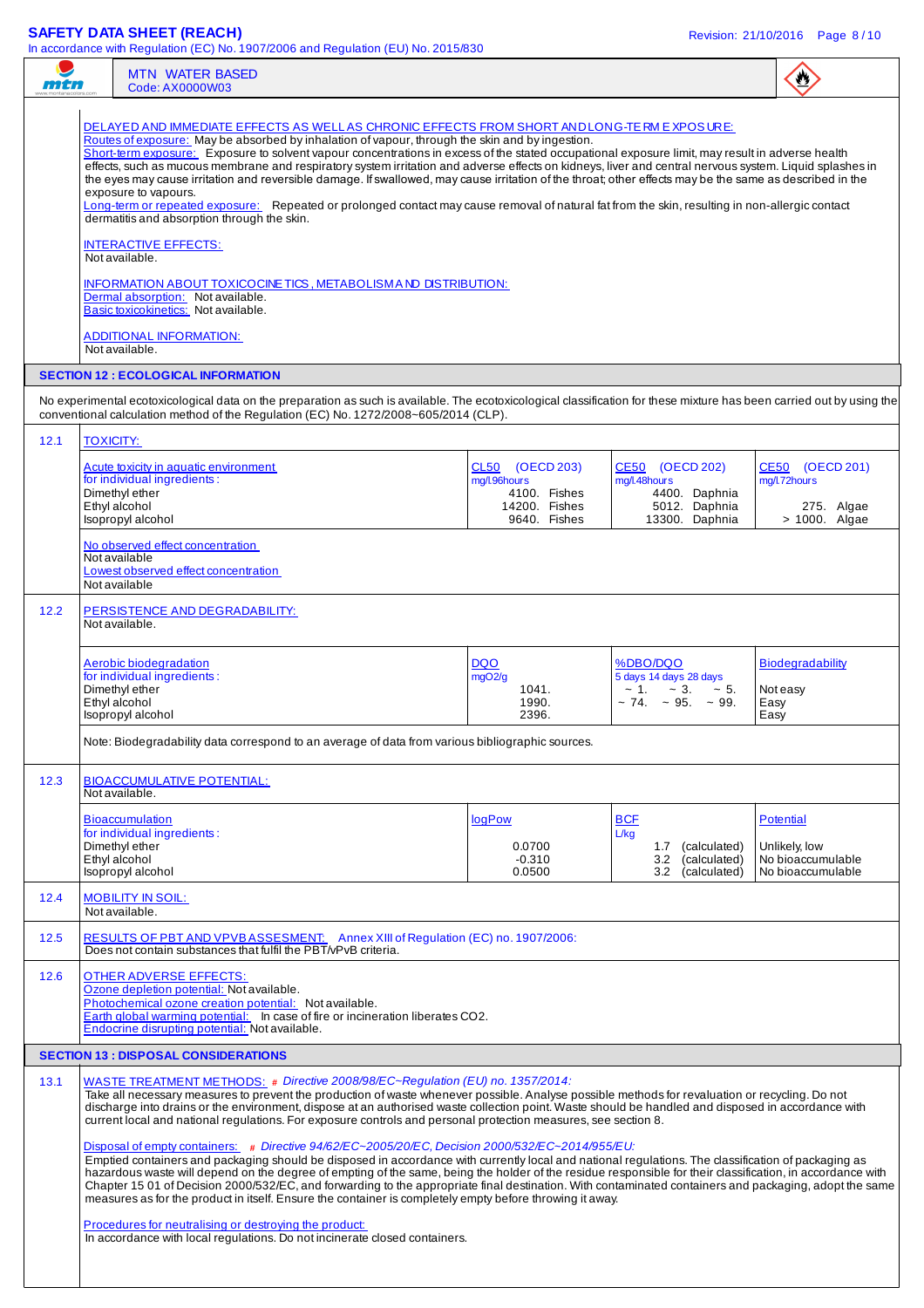### **SAFETY DATA SHEET (REACH)** Revision: 21/10/2016 Page 9 / 10

| mtn    |          | <b>MTN WATER BASED</b><br>Code: AX0000W03                                                                                                                                           |                                                                                                                                                                             | $\mathbf{C}$ |
|--------|----------|-------------------------------------------------------------------------------------------------------------------------------------------------------------------------------------|-----------------------------------------------------------------------------------------------------------------------------------------------------------------------------|--------------|
|        |          | <b>SECTION 14 : TRANSPORT INFORMATION</b>                                                                                                                                           |                                                                                                                                                                             |              |
| 14.1   |          | <b>UN NUMBER: 1950</b>                                                                                                                                                              |                                                                                                                                                                             |              |
| 14.2   |          | UN PROPER SHIPPING NAME:<br><b>AEROSOLS</b>                                                                                                                                         |                                                                                                                                                                             |              |
| 14.3   |          | TRANSPORT HAZARD CLASS(ES) AND PACKING GROUP:                                                                                                                                       |                                                                                                                                                                             |              |
| 14.4   |          | Transport by road (ADR 2015) and<br>Transport by rail (RID 2015):                                                                                                                   |                                                                                                                                                                             |              |
|        | - Class: | - Packaging group:<br>- Classification code:<br>- Tunnel restriction code:<br>- Transport category:<br>- Limited quantities:<br>- Transport document:<br>- Instructions in writing: | 2<br>$\blacksquare$<br>5F<br>(D)<br>2, max. ADR 1.1.3.6. 333 L<br>1 L (see total exemptions ADR 3.4)<br>Consignment paper.<br>ADR 5.4.3.4                                   |              |
|        |          | Transport by sea (IMDG 37-14):                                                                                                                                                      |                                                                                                                                                                             |              |
|        | - Class: | - Packaging group:<br>- Emergency Sheet (EmS):<br>- First Aid Guide (MFAG):<br>- Marine pollutant:<br>- Transport document:                                                         | 2(2.1)<br>$F-D.S-U$<br>620*<br>No.<br>Shipping Bill of lading.                                                                                                              |              |
|        |          | Transport by air (ICAO/IATA 2015):                                                                                                                                                  |                                                                                                                                                                             |              |
|        | - Class: | - Packaging group:<br>- Transport document:                                                                                                                                         | 2(2.1)<br>Air Bill of lading.                                                                                                                                               |              |
|        |          | Transport by inland waterways (ADN):<br>Not available.                                                                                                                              |                                                                                                                                                                             |              |
| 14.5   |          | <b>ENVIRONMENTAL HAZARDS:</b><br>Not applicable (not classified as hazardous for the environment).                                                                                  |                                                                                                                                                                             |              |
| 14.6   |          | <b>SPECIAL PRECAUTIONS FOR USER:</b><br>Ensure adequate ventilation.                                                                                                                | Ensure that persons transporting the product know what to do in case of accident or spill. Always transport in closed containers that are upright and secure.               |              |
| 14.7   |          | Not applicable.                                                                                                                                                                     | TRANSPORT IN BULK ACCORDING TO ANNEX II OF MARPOL 73/78 AND THE IBC CODE:                                                                                                   |              |
|        |          | <b>SECTION 15: REGULATORY INFORMATION</b>                                                                                                                                           |                                                                                                                                                                             |              |
| 15.1   |          |                                                                                                                                                                                     | EU SAFETY, HEALTH AND ENVIRONMENTAL REGULATIONS/LEGISLATION SPECIFIC:<br>The regulations applicable to this product generally are listed throughout this Safety Data Sheet. |              |
|        |          | Restrictions on manufacture, placing on market and use: See section 1.2                                                                                                             |                                                                                                                                                                             |              |
|        |          |                                                                                                                                                                                     | Tactile warning of danger: Not applicable (the classification criteria are not met).                                                                                        |              |
|        |          | Child safety protection: Not applicable (the classification criteria are not met).                                                                                                  |                                                                                                                                                                             |              |
|        |          | Specific legislation on aerosols:                                                                                                                                                   | It is applicable the Directive 75/324/EEC~2013/10/EU, relating to aerosol dispensers and the Directive 87/404/EEC, concerning simple preasure packages.                     |              |
|        |          | <b>OTHER REGULATIONS:</b>                                                                                                                                                           |                                                                                                                                                                             |              |
|        |          | Control of the risks inherent in major accidents (Seveso III): See section 7.2<br>Other local legislations:                                                                         |                                                                                                                                                                             |              |
| $15.2$ |          | <b>CHEMICAL SAFETY ASSESSMENT:</b>                                                                                                                                                  | The receiver should verify the possible existence of local regulations applicable to the chemical.                                                                          |              |
|        |          | A chemical safety assessment has not been carried out for this mixture.                                                                                                             |                                                                                                                                                                             |              |
|        |          |                                                                                                                                                                                     |                                                                                                                                                                             |              |
|        |          |                                                                                                                                                                                     |                                                                                                                                                                             |              |
|        |          |                                                                                                                                                                                     |                                                                                                                                                                             |              |
|        |          |                                                                                                                                                                                     |                                                                                                                                                                             |              |
|        |          |                                                                                                                                                                                     |                                                                                                                                                                             |              |
|        |          |                                                                                                                                                                                     |                                                                                                                                                                             |              |
|        |          |                                                                                                                                                                                     |                                                                                                                                                                             |              |